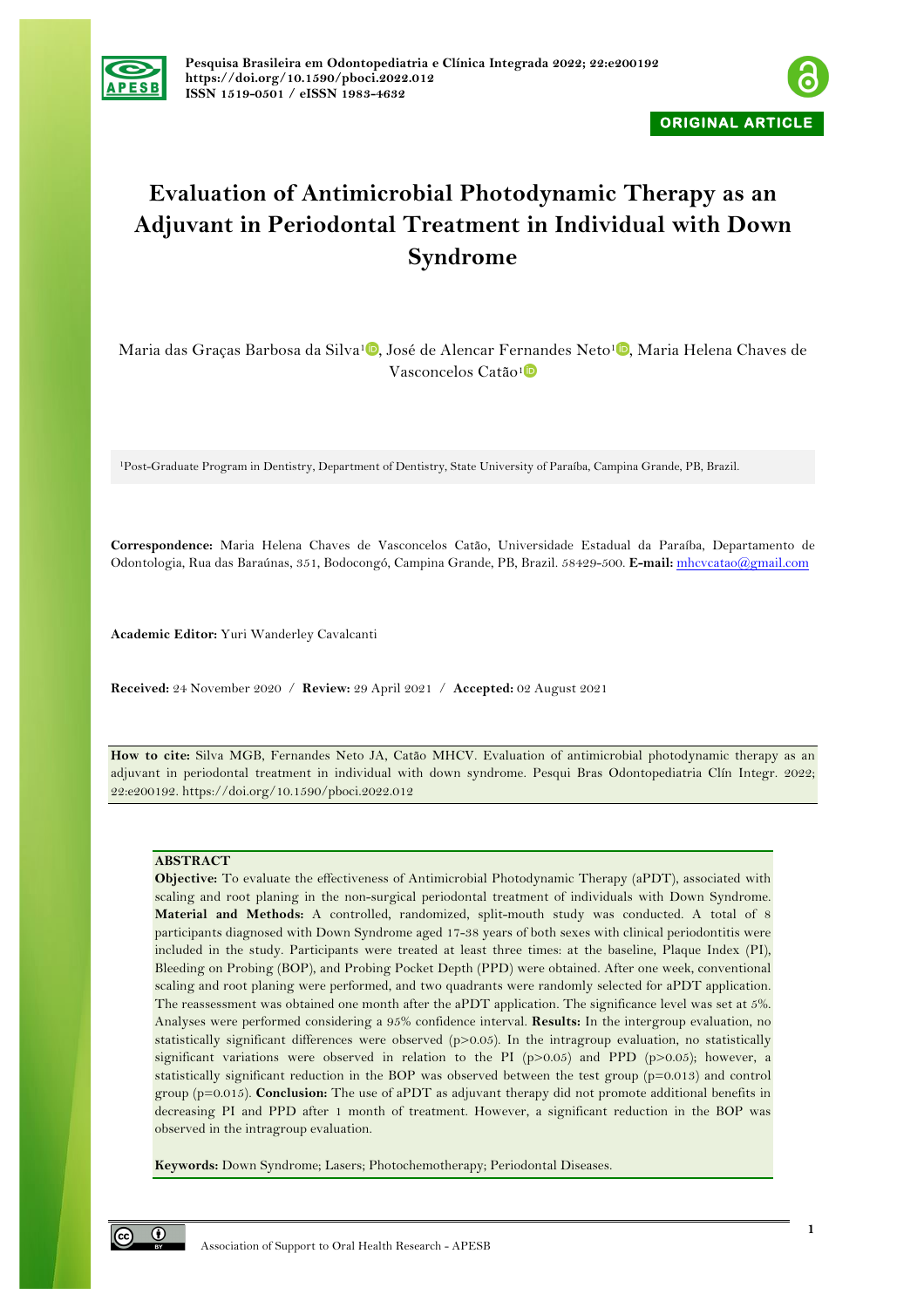# **Introduction**

Down syndrome (DS) is an autosomal chromosomal abnormality associated with chromosome 21 trisomy [1]. Individuals with DS have intellectual impairment, in addition to certain phenotypic characteristics and medical conditions such as cardiovascular, hematological, neurological, respiratory, musculoskeletal, and immunological problems [2,3].

Periodontal disease in individuals with DS occurs due to abnormalities intrinsic to the immune system, which predisposes such individuals to infections [4]. In addition, some local disorders such as malocclusion, altered frenulum insertion, early mucogingival problems, and tongue positioning increase the occurrence of periodontal diseases. Therefore, they have a higher prevalence and severity of periodontal diseases than individuals without DS  $[1,4]$ .

Conventional periodontal disease treatment reduces the pathogenic microbiota through oral hygiene guidance associated with scaling and root planning [5]. However, in some cases, such as the presence of deep periodontal pockets, involvement of furcation areas, and presence of anatomical variations, currently available manual instrumentation techniques are not sufficient for the complete elimination of pathogenic microorganisms and subgingival calculus  $\lceil 6, 7 \rceil$ .

Other therapeutic approaches such as scaling in open fields and antibiotics are used to reduce therapeutic failure. However, some adverse results such as postoperative discomfort and morbidity and the development of bacterial resistance have been reported [8-10]. Therefore, to reduce the therapeutic setback, some alternative therapies have been used, including antimicrobial phytochemicals and lasers [8].

The association of low-power Laser (Light Amplification by Stimulated Emission of Radiation - light amplification by stimulated emission of radiation) with photosensitizers - called Antimicrobial Photodynamic Therapy (aPDT). It is a therapy mediated by visible light, a photosensitizer (PS), and oxygen [11].

There are several photosensitizers available for aPDT, but disinfection related to periodontopathogens generally indicates the use of phenothiazine photosensitizers, such as toluidine blue and methylene blue (MB) [12]. The antibacterial action for most phenothiazine drugs appears to be located on the bacterial cell wall or on its cytoplasmic membrane, as they are related to the hydrophobic nature of these compounds [11].

In this context, the aim of the present study was to longitudinally evaluate the effectiveness of aPDT associated with scaling and root planing in the non-surgical periodontal treatment of individuals with Down Syndrome.

## **Material and Methods**

Study Design and Ethical Clearance

This is a single-blind, controlled, randomized, split-mouth study. The research followed the main guidelines of the CONSORT initiative and was approved by the Ethics Research Committee (protocol number 2.578.911). All legal guardians, who agreed to patients' participation, signed the Free and Informed Consent Form.

# Patient Selection and Inclusion and Exclusion Criteria

This is a non-probabilistic convenience sample consisting of individuals diagnosed with Down Syndrome duly enrolled in APAE-CG (Association of Parents and Friends of Exceptional Children, Campina Grande, Brazil) (Figure 1).

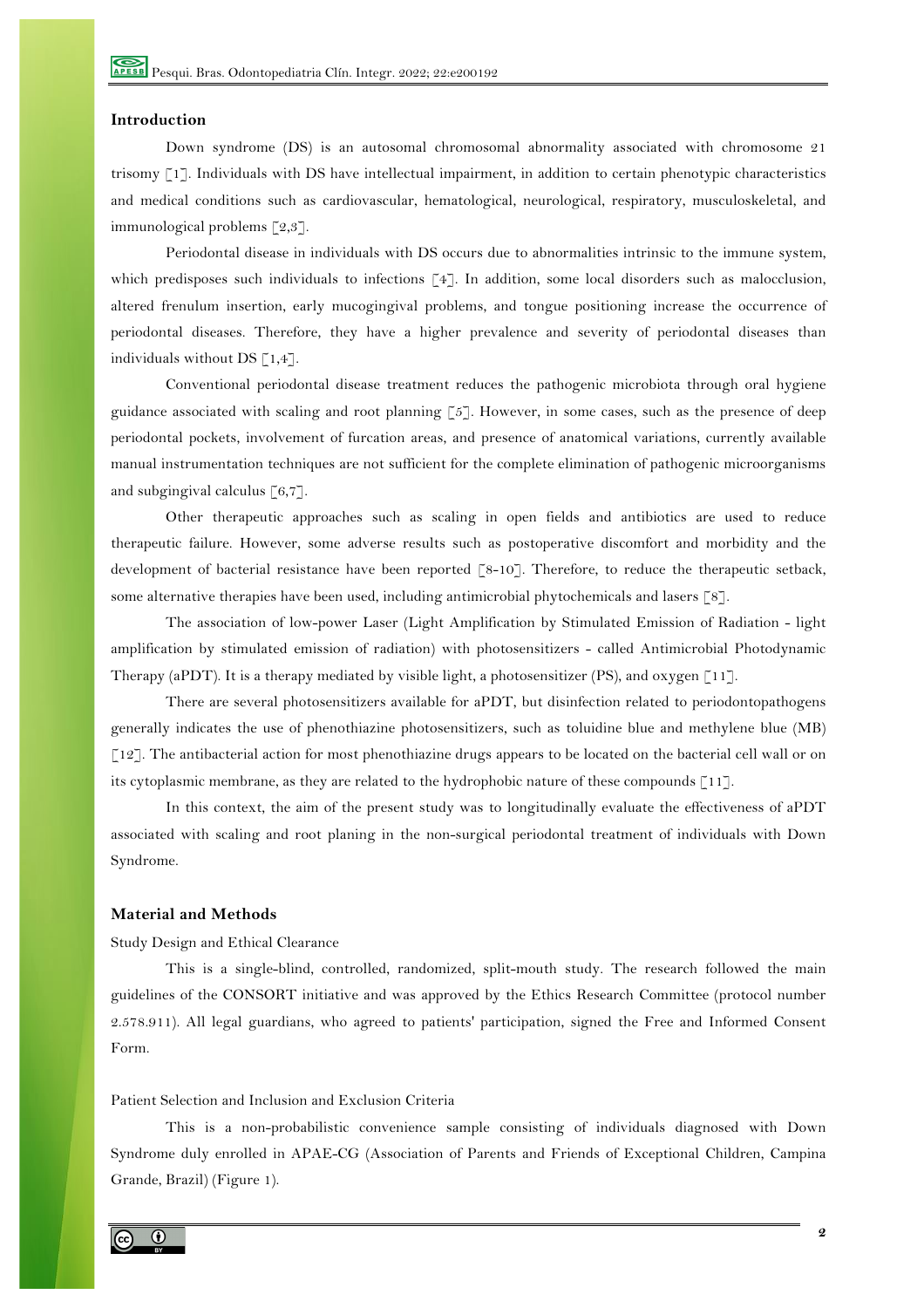

**Figure 1. Study Flowchart.**

Individuals were included in the study based on the following criteria: being over 12 years old; have at least 8 teeth in the mouth, 2 teeth for chosen quadrants; presenting clinical condition of periodontitis: Interdental Clinical Attachment Loss is detectable at ≥ 2 non-adjacent teeth or Buccal or oral Clinical Attachment Loss  $\geq 3$  mm with pocketing  $> 3$  mm is detectable at  $\geq 2$  teeth [13]. Exclusion criteria were smokers; those who make chronic use of alcohol; illicit drug users; menopausal women; pregnant or lactating women; patients with diabetes mellitus or uncontrolled hyperthyroidism; unstable angina; hypertensive patients; patients with coagulopathies; patients requiring antibiotic prophylaxis for congenital heart diseases (according to American Heart Association guidelines); and patients with uncooperative behavior.

## Data Collection and Clinical Protocol

A single calibrated examiner performed all clinical examinations and was blinded to treatments. Calibration consisted of two stages: theoretical-practical and clinical stages, which were performed by a dentist, and a gold standard, specialized in Periodontics. In the theoretical-practical stage, each index was discussed and visualized in a clinical examination. In the clinical stage, to assess the intra-examiner agreement for clinical parameters, a non-syndromic individual was assessed (k=0.77).

Before treatment, and after 1 month from the laser treatment, the examiner recorded the following clinical parameters for six sites of each tooth: Bleeding on Probing (BOP) and Probing Pocket Depth (PPD), and the Plaque Index (PI) for four sites of each tooth.

BOP and PPD were measured using a Willians millimeter probe (Trinity Ind. Com. Ltda, São Paulo, SP, Brazil) at six sites per tooth: mesiobuccal, midbuccal, distobuccal, mesiolingual, midlingual, and distolingual.

To measure PI, the disclosure of the bacterial biofilm was performed at four sites per tooth (buccal, lingual, mesial, and distal) using basic fuchsin solution (Eviplac - Biodinâmica, Ibiporã, PR, Brazil). Then, professional prophylaxis was performed with Robinson's brush and prophylactic paste (Herjos - Coltene, Rio de Janeiro, RJ, Brazil).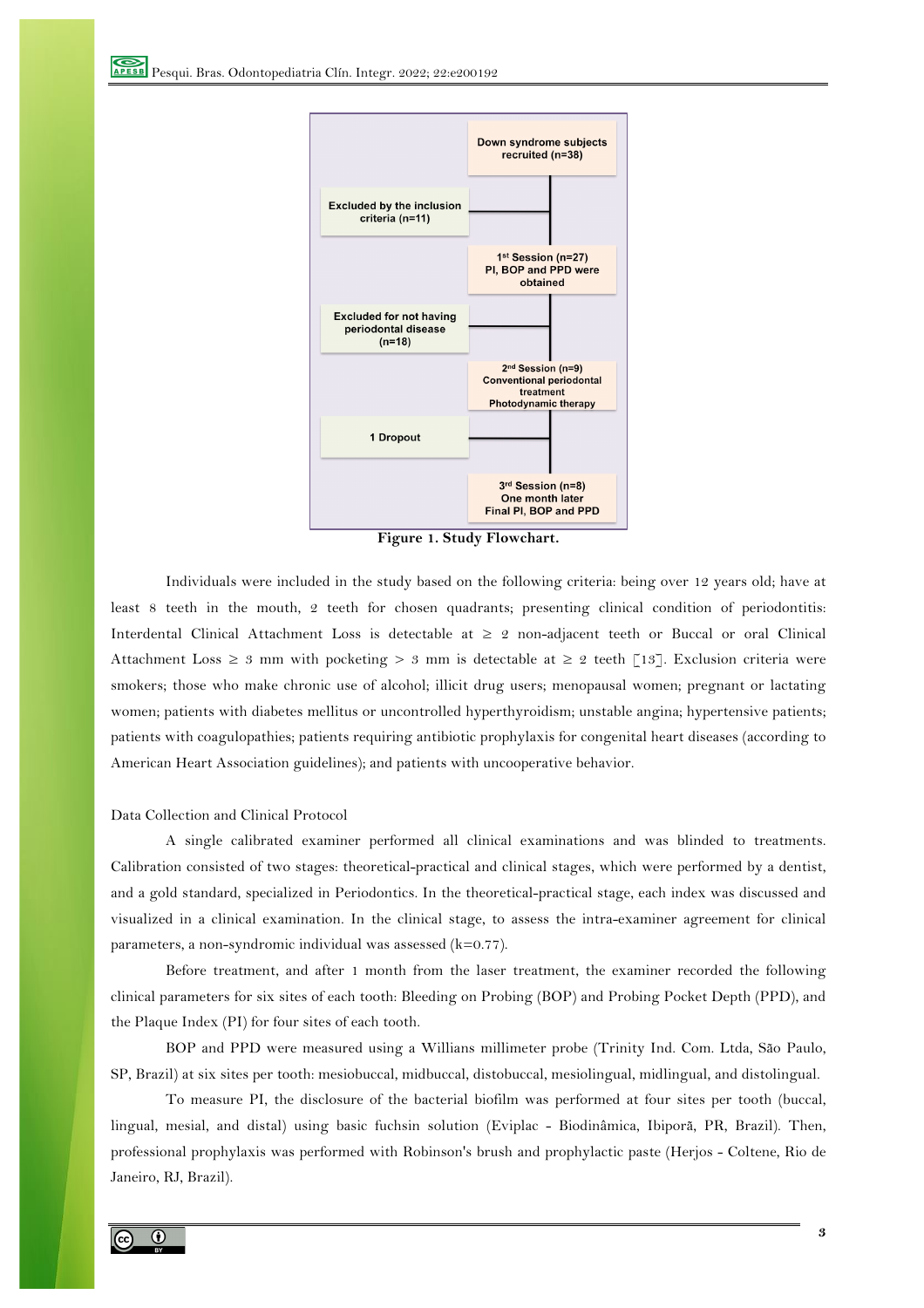# Treatment Protocol

During the first session, clinical parameters were assessed and periodontal charting has been done on all participants' teeth. In the second session, scaling and root planning was performed the whole mouth, in a single session, using manual instruments - Gracey curettes (Trinity Ind. Com. Ltda, São Paulo, SP, Brazil). In the third session, a week after the second session, two dentists qualified in laser therapy randomly chose two quadrants to receive aPDT. The protocol was applied only once. Oral hygiene instructions were reinforced at each session.

The individuals were included in the study are part of a group that regularly receives health promotion actions. Thus, oral hygiene guidelines are sporadically given to individuals and their caregivers. During the research, oral hygiene instructions were reinforced individually at each session. Oral hygiene kits (with toothbrushes, toothpaste and dental floss) were donated at the first session and were used to model the instructions.

## Antimicrobial Photodynamic Therapy (aPDT)

All teeth included in the selected quadrants with periodontal pockets were irrigated with 0.01% methylene blue (Chimiolux®, Hypofarma, Ribeirão das Neves, MG, Brazil). Approximately 1 ml of the solution was inserted into the clinical gingival sulcus / periodontal pocket with the aid of a special syringe without bevel for 4 minutes of pre-irradiation time. After this period, a diode laser (InGAlP) (Therapy XT, DMC Equipamentos, São Carlos, SP, Brazil) was used with a wavelength of 658 nm. Irradiation was held in continuous emission mode via gingival sulcus (optical fiber) and area of the conductive tip of 0.000314 cm2. Laser was applied with the aid of a light-curing fiber for aPDT (DMC Equipamentos, São Carlos, SP, Brazil), initially inserted in the mouth of the pocket or gingival sulcus with small apical-coronal movements to the bottom of the pocket/sulcus.

The total dose was  $120 \text{ J/cm}^2$ , which was divided into four points of 30 J/cm<sup>2</sup> (1 J per point). The application time was 10 s/point plus 10 seconds in sweeping movement (from mesial to distal directions) [3].

## Statistical Analysis

Initially, descriptive statistical analysis was carried out to characterize the sample. Then, the assumption of normal data distribution of quantitative variables was investigated using the Shapiro-Wilk test. After confirmation, parametric statistical tests were selected. In the intergroup evaluation (test *vs.* control), the independent t-test compared plaque index, bleeding on probing index and probing depth values. In the intragroup evaluation (initial *vs.* final), the t-test for paired samples was used to compare values of the evaluated indices [14]. The significance level was set at 5%. Analyses were performed with IBM SPSS Statistics software version 20.0 (IBM Corp., Armonk, NY, USA) considering a 95% confidence interval.

#### **Results**

A total of 21 patients were initially evaluated and received basic therapy. Unfortunately, only nine patients met the inclusion criteria and one patient did not attend the treatment reassessment, totaling eight patients. The main reason for patient exclusion was the absence of clinical periodontitis condition and uncooperative behavior. After the beginning of the experiment, no adverse effects were observed or reported by patients. Infectious conditions, suppuration, or abscesses were also not observed.

Of the eight patients, 6 were female (75%) and 2 (25%) male. The age ranged from 17 to 38 years, with a mean age of 24.60 years.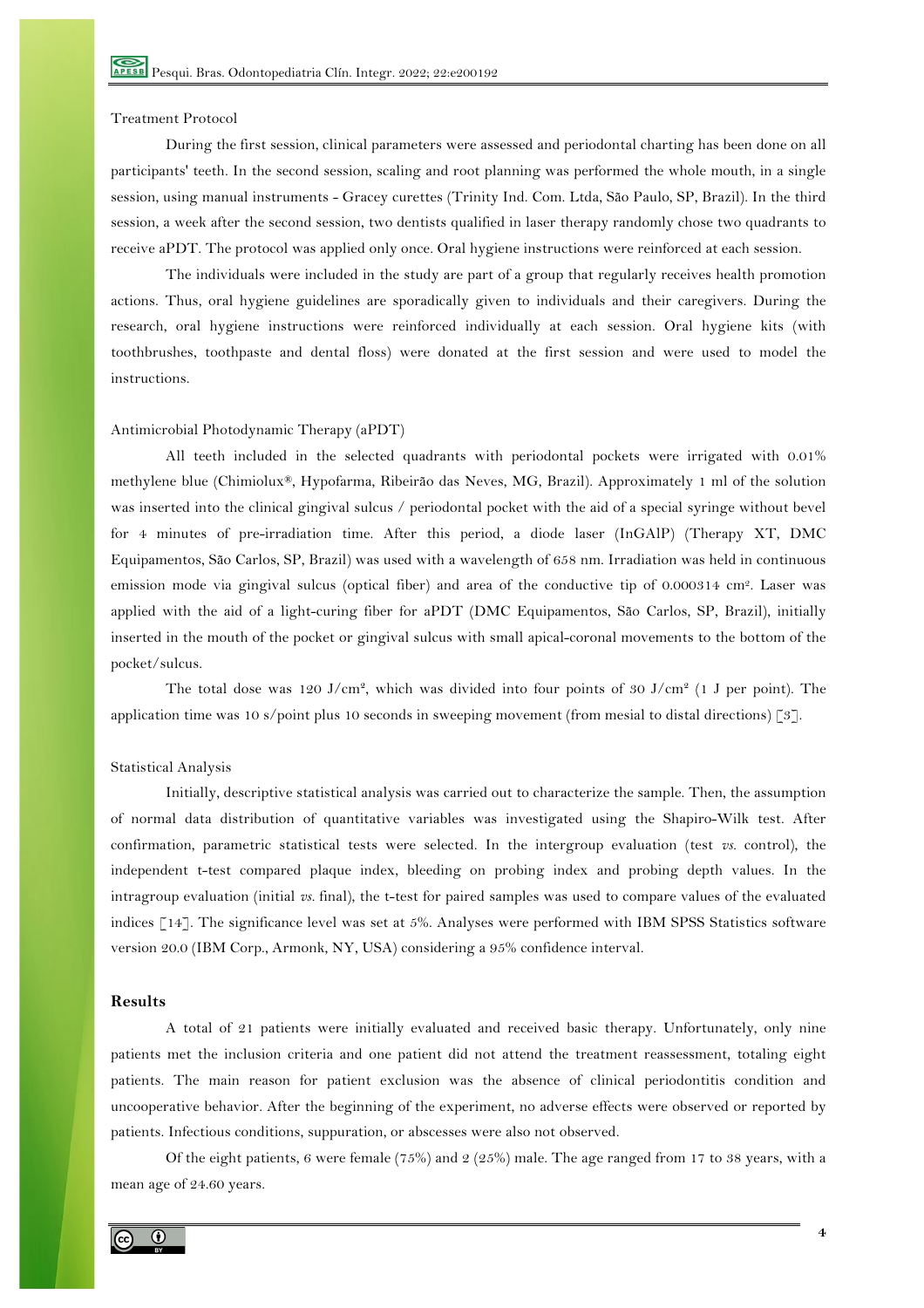Pesqui. Bras. Odontopediatria Clín. Integr. 2022; 22:e200192

Table 1 shows the results of comparative analysis of indexes evaluated in test and control areas according to the two evaluation moments. In the intergroup evaluation, no statistically significant differences were observed (p>0.05). In the intragroup evaluation, no statistically significant variations were observed in relation to the plaque index (p>0.05) and probing depth (p>0.05). However, a significant reduction in the bleeding index was observed for both test group ( $p=0.013$ ) and control group ( $p=0.015$ ).

|                                 | <b>Evaluated Area</b> |                 |             |                 |       |                       |           |         |                 |                 |       |
|---------------------------------|-----------------------|-----------------|-------------|-----------------|-------|-----------------------|-----------|---------|-----------------|-----------------|-------|
| <b>Variables</b>                |                       |                 | <b>Test</b> |                 |       |                       |           | Control | $p-value(2)$    |                 |       |
|                                 | Mean                  | SD <sub>1</sub> | Median      | IIQ             |       |                       |           | Median  | IIQ             |                 |       |
|                                 |                       |                 |             | P <sub>25</sub> | P75   | Mean                  | <b>SD</b> |         | P <sub>25</sub> | P <sub>75</sub> |       |
| Plaque index (PI)               |                       |                 |             |                 |       |                       |           |         |                 |                 |       |
| Initial                         | 89.33Aa               | 16.43           | 97.65       | 76.80           | 99.55 | 81.58 <sup>Aa</sup>   | 22.03     | 89.90   | 73.36           | 95.31           | 0.438 |
| Final                           | 92.68Aa               | 4.17            | 93.12       | 89.06           | 96.85 | $92.14^{Aa}$          | 6.94      | 93.54   | 88.75           | 96.35           | 0.855 |
| $p-value(1)$                    | 0.526                 |                 |             |                 |       | 0.242                 |           |         |                 |                 |       |
| Bleeding on Probing Index (BPI) |                       |                 |             |                 |       |                       |           |         |                 |                 |       |
| Initial                         | $48.21$ <sup>Aa</sup> | 30.82           | 41.80       | 19.40           | 74.52 | $48.35$ <sup>Aa</sup> | 30.19     | 51.58   | 18.74           | 67.19           | 0.993 |
| Final                           | $20.56^{Ab}$          | 23.70           | 14.20       | 4.26            | 26.43 | $21.62^{Ab}$          | 19.10     | 15.50   | 7.19            | 31.76           | 0.924 |
| $p-value(1)$                    | $0.013*$              |                 |             |                 |       | $0.015*$              |           |         |                 |                 |       |
| Probing depth (PD)              |                       |                 |             |                 |       |                       |           |         |                 |                 |       |
| Initial                         | $2.67$ Aa             | 0.64            | 2.78        | 2.15            | 3.08  | $2.68$ Aa             | 0.64      | 2.66    | 2.24            | 3.14            | 0.975 |
| Final                           | $2.34$ <sup>Aa</sup>  | 0.68            | 2.13        | 1.82            | 3.00  | $2.52$ Aa             | 0.95      | 2.31    | 1.78            | 3.27            | 0.674 |
| $p-value(1)$                    | 0.140                 |                 |             |                 |       | 0.463                 |           |         |                 |                 |       |

| Table 1. Comparative analysis of the clinical results observed in test and control areas according to |  |  |  |  |  |
|-------------------------------------------------------------------------------------------------------|--|--|--|--|--|
| evaluation moments (initial and final).                                                               |  |  |  |  |  |

SD = Standard Deviation; IIQ = Interquartile Range (25th percentile - 75th percentile). Different letters denote significantly different results (p<0.05); (1)Capital letters compare values horizontally (intergroup evaluation, Test *vs.* Control); (2)Lowercase letters compare values vertically (intragroup evaluation, Initial *vs.* Final); \*Statistically significant difference at 5% level (p<0.05).

# **Discussion**

Periodontal disease is defined as an inflammation of teeth supporting tissues caused by specific microorganisms, which results in gingival bleeding, loss of periodontal tissue support, manifested through loss of clinical attachment, loss of alveolar bone, radiographically assessed, presence of periodontal pockets, gingival recession or both [15,16]. In individuals with DS, it is considered a serious, generalized, rapidly progressing and highly prevalent condition. It is estimated that in adolescents with DS, the prevalence of periodontal disease ranges from 30% to 40%, whereas in individuals aged 30 years, this percentage can reach 100% [17].

Some predisposing factors are related to the development of periodontal disease in individuals with DS, such as malocclusion, problems of insertion of the lingual frenum, mucogingival problems, and macroglossia, in addition to systemic conditions capable of interfering in the host's response to the disease. Thus, the etiological factor and the tissue reaction cannot be equated as a simple cause and effect reaction, nor can the local factors (with their intensity, frequency, and duration) be given full responsibility for the process because the tissues are governed by the patient's general health status  $\lceil 1,17 \rceil$ .

This study sought to evaluate the effectiveness of aPDT associated with scaling and root planing in the non-surgical periodontal treatment of individuals with DS. After treatment was performed and reassessment after one month, no statistically significant differences between test and control groups were observed (p>0.05). However, a reduction in BOP was observed in both groups  $(p<0.05)$ .

BOP is considered an important parameter for assessing the progression of periodontal disease [18,19]. The decrease in BOP incidence in the present study corroborates results obtained by Lang et al. [20], who found that a decrease in periodontal inflammation accompanies the reduction in this index. Although no statistically significant intergroup reduction was observed, results are similar to those presented by Balata et al. [21], who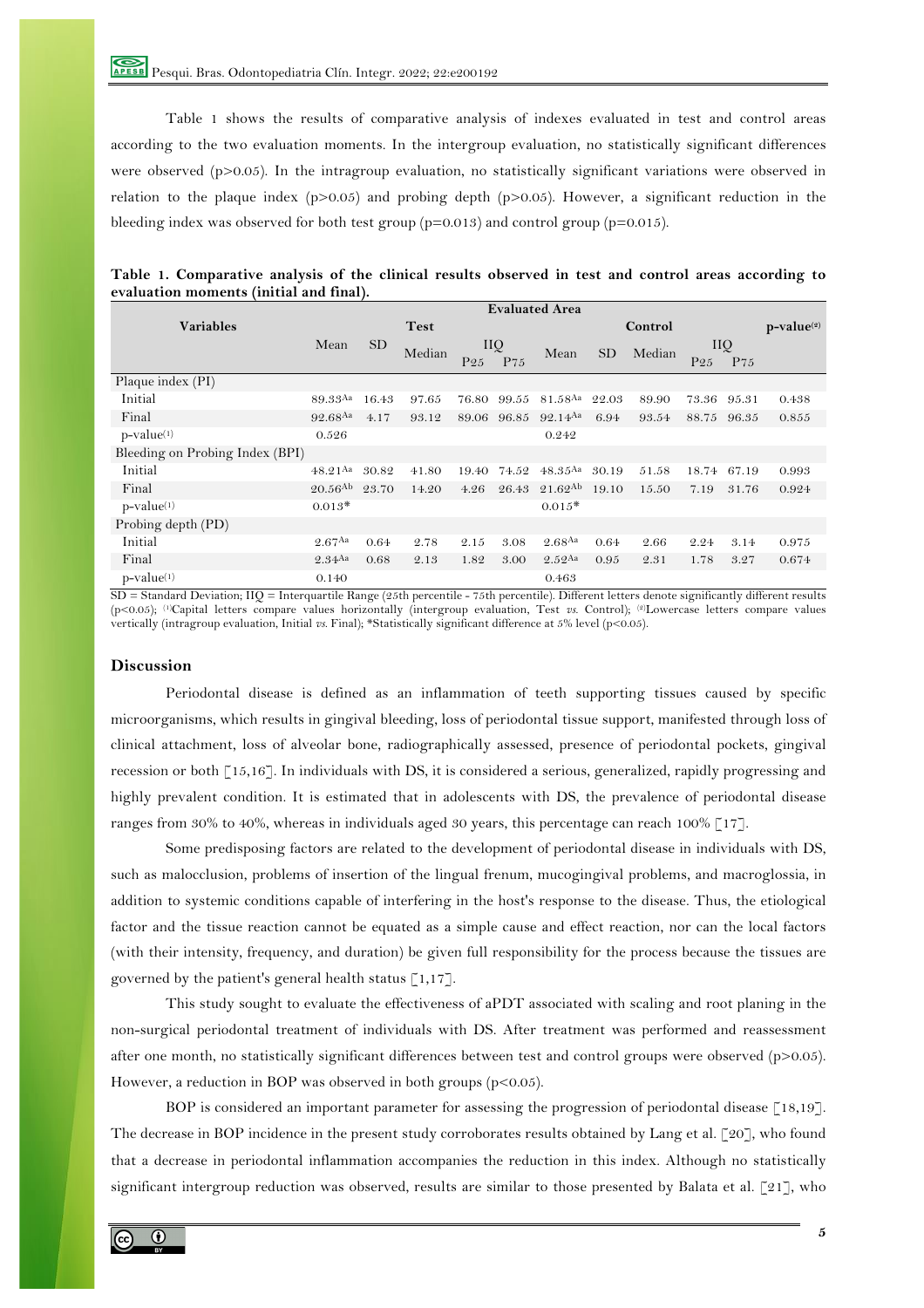observed intragroup differences but reported that the association between conventional treatment and aPDT does not present additional benefits to conventional therapy. Thus, as BOP has been considered the most consistent indicator of the current activity of periodontal disease, changes in mean Probing Depth values should not be emphasized, especially when evaluating limited sample sizes and short follow-up periods [18].

The lack of additional benefits of aPDT for people with DS was due to the limited sample size and the short follow-up period. However, the reduction in BOP demonstrates a remission of the inflammatory condition that, in the long follow-up period, would presumably indicate the reduction of PPD.

No statistically significant differences concerning the Plaque Index at both evaluation moments were observed, which differs from results found in research with HIV [17], smokers [18], and diabetic patients [22]. Although oral hygiene reinforcement was performed in each session, PI reduction was not observed, which may be hypothetically related to the fact that individuals with DS have a motor and neurological deficiencies that can lead to ineffective tooth brushing [2]. This result reinforces the importance of health promotion actions with parents and caregivers to stimulate oral hygiene performed by individuals with DS.

In the only clinical trial published that evaluates PPD in individuals with DS, a similar result was observed with a non-significant reduction in PPD after 1 month of treatment, compared to baseline3. Based on the clinical parameters analyzed in this study, it was observed that aPDT was not more effective than conventional periodontal treatment, which is in accordance with studies carried out with HIV, smokers, and diabetics patients [23-25].

Considering the sample size of studies and the positive results found, among other populations, for the association between aPDT and scaling and root planing, it is considered that, in larger samples and randomized controlled trials with at least 3-month follow-ups, the positive effects of this association should be better observed [25-28].

The aPDT is a therapy mediated by visible light, a photosensitizer  $(PS)$ , and oxygen [11]. The mechanism of action of the aPDT consists of irradiation with light of an appropriate wavelength; the photosensitizer undergoes a transition from a low-energy-level "ground state" to a higher-energy "triplet state." This triplet-state sensitizer can react with biomolecules to produce free radicals or with molecular oxygen to produce singlet oxygen. This process can cause the oxidation of cellular constituents such as plasma membranes and DNA, resulting in cell death [29].

Although there are controversies in literature about the advantages of using aPDT as an adjunct treatment to conventional periodontal therapy, its effectiveness is related to its antimicrobial activity and its ability to reduce bleeding and inflammatory processes [22]. Comparison with other studies is difficult to be performed since there are divergences between clinical and methodological parameters and, considering the specific population included in this study, direct comparison with other populations - in the absence of additional previous clinical trials that contemplate them - conflicting results are obtained.

In this study, some limitations should be considered. Only periodontal clinical parameters were examined, and it is believed that the evaluation of radiographic and microbiological parameters could provide additional information important for further research in this field. In our study, the follow-up period was short and sample population was limited. Thus, further longer follow-up studies including more patients and evaluation of radiographic and microbiological parameters should be carried out to evaluate the effectiveness of aPDT in periodontal treatment of individuals with DS.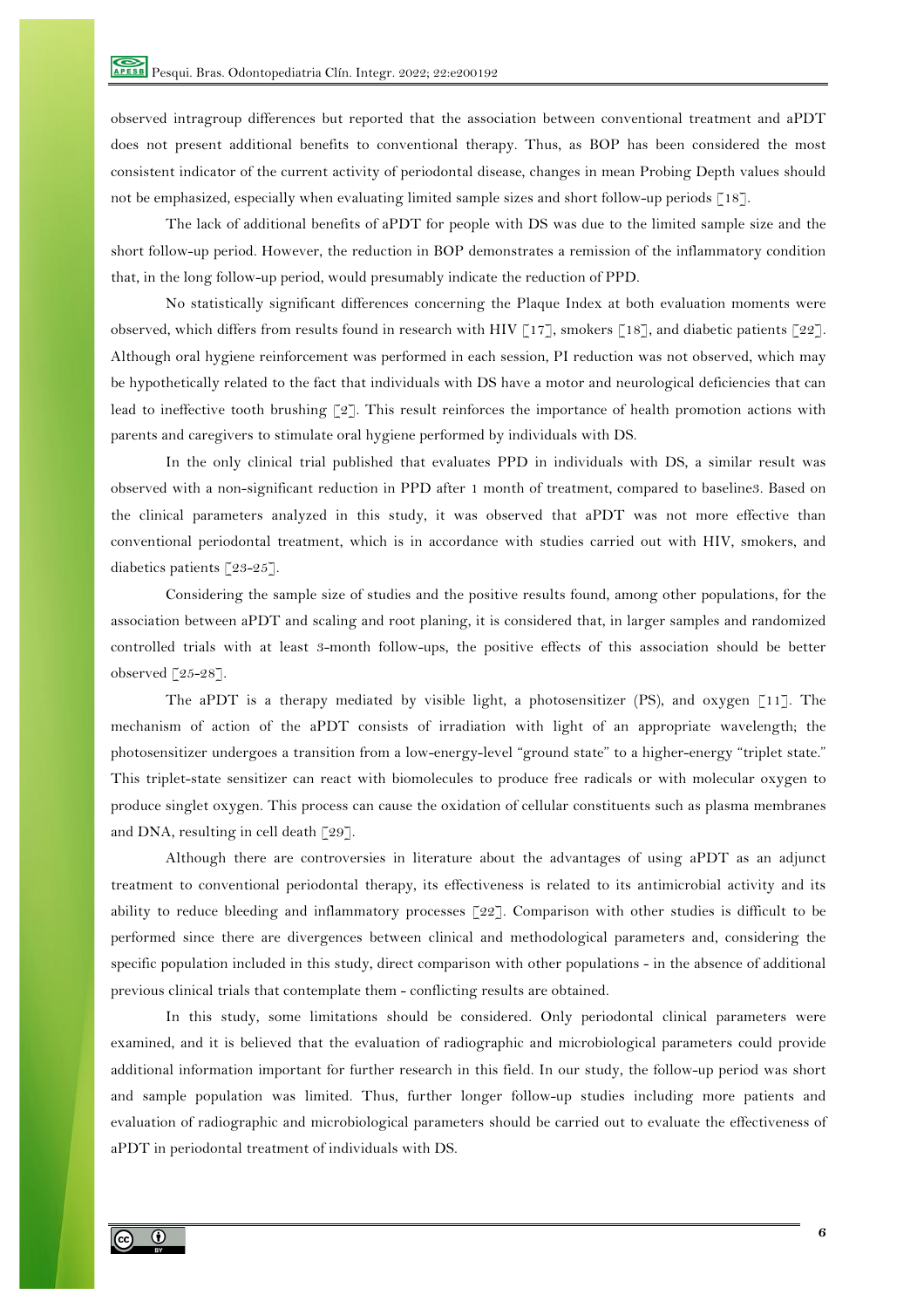# **Conclusion**

Considering the good acceptance by individuals with Down syndrome and their caregivers, in addition to the good results observed clinically, it was observed that the use of antimicrobial photodynamic therapy as adjuvant therapy did not promote additional benefits in decreasing plaque index and probing pocket depth after one month of treatment. However, a significant reduction in the bleeding on probing was observed in the intragroup evaluation.

# **Authors' Contributions**

MGBS **https://orcid.org/0000-0001-9073-4611 Conceptualization, Methodology, Formal Analysis, Investigation, Resources, Data Curation,** Writing - Original Draft and Writing - Review and Editing.

JAFN https://orcid.org/0000-0003-3711-6966 Methodology, Formal Analysis and Writing - Review and Editing.<br>MHVC https://orcid.org/0000-0001-7681-3225 Conceptualization, Methodology, Formal Analysis, and Writing - I

https://orcid.org/0000-0001-7681-3225 Conceptualization, Methodology, Formal Analysis, and Writing - Review and Editing. All authors declare that they contributed to critical review of intellectual content and approval of the final version to be published.

#### **Financial Support**

None.

#### **Conflict of Interest**

The authors declare no conflicts of interest.

## **Data Availability**

The data used to support the findings of this study can be made available upon request to the corresponding author.

## **References**

- [1] Ferreira R, Michel RC, Greghi SL, Resende MLR, Sant'Ana ACP, Damante CA, et al. Prevention and periodontal treatment in down syndrome patients: a systematic review. PLoS One 2016; 11(6):1-16. https://doi.org/10.1371/journal.pone.0158339
- [2] Abanto J, Ciamponi AL, Francischini E, Murakami C, Rezende NPM, Gallottini M. Medical problems and oral care of patients with Down syndrome: a literature review. Spec Care Dentist 2011; 31(6):197-203. https://doi.org/10.1111/j.1754-4505.2011.00211.x
- [3] Martins F, Simões A, Oliveira M, Luiz AC, Gallottini M, Pannuti C. Efficacy of antimicrobial photodynamic therapy as an adjuvant in periodontal treatment in Down syndrome patients. Lasers Med Sci 2016; 31(9):1977-81. https://doi.org/10.1007/s10103-016-2020-x
- [4] Albandar JM, Susin C, Hughes FJ. Manifestations of systemic diseases and conditions that affect the periodontal attachment apparatus: Case definitions and diagnostic considerations. J Periodontol 2018; 89(Suppl 20):S171-S189. https://doi.org/10.1002/JPER.16-0480
- [5] Andersen R, Loebel N, Hammond D, Wilson M. Treatment of periodontal disease by photodisinfection compared to scaling and root planing. J Clin Dent 2007; 18(2):34-8.
- [6] Christodoulides N, Nikolidakis D, Chondros P, Becker J, Schwarz F, Rössler R, et al. Photodynamic therapy as an adjunct to non-surgical periodontal treatment: a randomized, controlled clinical trial. J Periodontol 2008; 79(9):1638- 44. https://doi.org/10.1902/jop.2008.070652
- [7] Theodoro LH, Silva SP, Pires JR, Soares GHG, Pontes AEF, Zuza EP, et al. Clinical and microbiological effects of photodynamic therapy associated with nonsurgical periodontal treatment. A 6-month follow-up. Lasers Med Sci 2012; 27(4):687-93. https://doi.org/10.1007/s10103-011-0942-x
- [8] Atieh MA. Photodynamic therapy as an adjunctive treatment for chronic periodontitis: a meta-analysis. Lasers Med Sci 2010; 25(4):605-13. https://doi.org/10.1007/s10103-009-0744-6
- [9] Campos GN, Pimentel SP, Ribeiro FV, Casarin RCV, Cirano FR, Saraceni CHC, et al. The adjunctive effect of photodynamic therapy for residual pockets in single-rooted teeth: a randomized controlled clinical trial. Lasers Med Sci 2013; 28(1):317-24. https://doi.org/10.1007/s10103-012-1159-3
- [10] Betsy J, Prasanth CS, Baiju KV, Prasanthila J, Subhash N. Efficacy of antimicrobial photodynamic therapy in the management of chronic periodontitis: a randomized controlled clinical trial. J Clin Periodontol 2014; 41(6):573-81. https://doi.org/10.1111/jcpe.12249